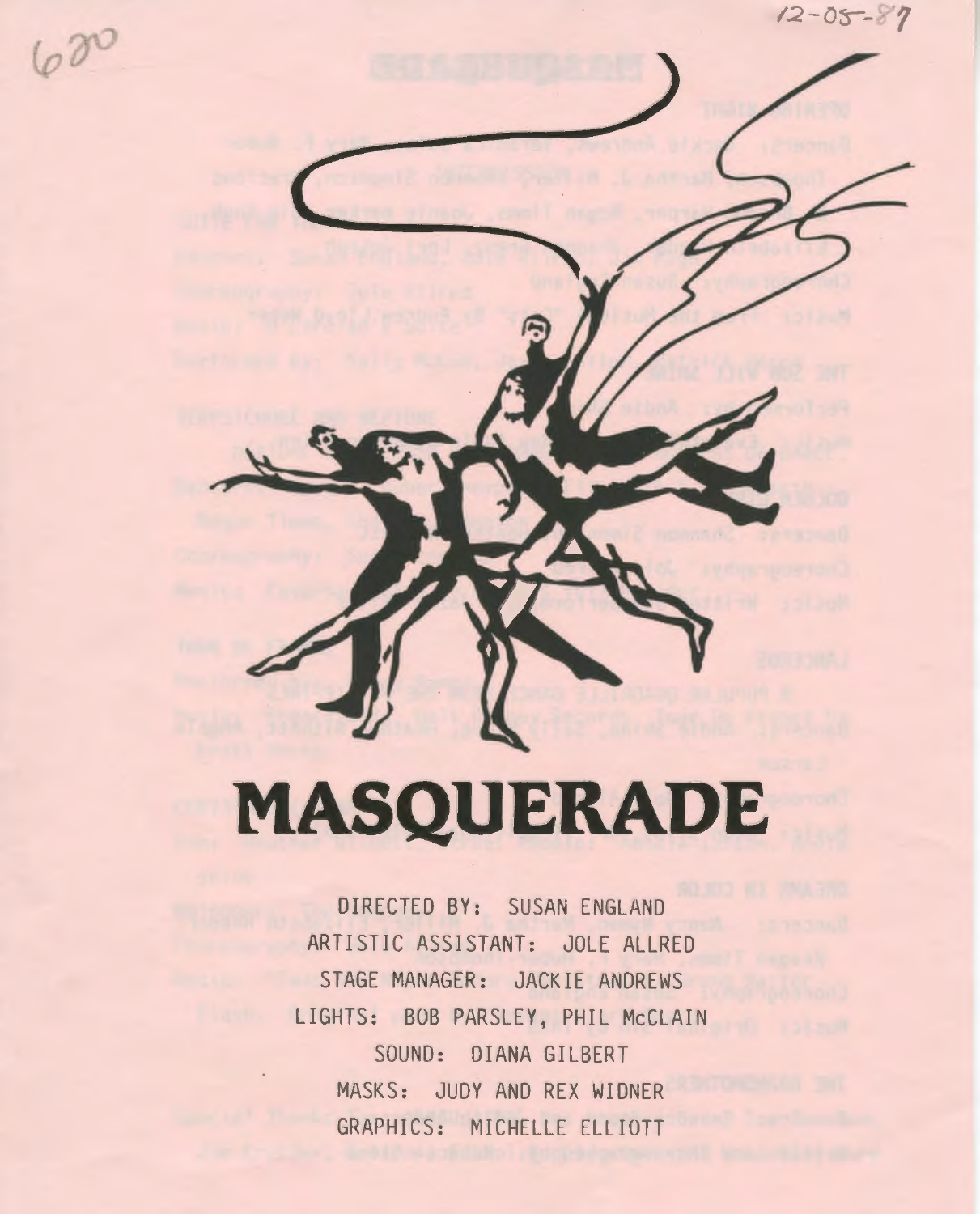# **MASQUERADE**

#### **OPENING NIGHT**

Dancers: Jackie Andrews, Veronica Daley, Mary F. Huber Thompson, Martha J. Miller, Shannon Simonton, Precious D. Bardon-Harper, Regan Timms, Joanie parker, Jim Pugh, Elizabeth Haeder, Shannon Grenz, Lori Joseph Choreography: Susan England Music: From the Musical "Cats" By Andrew Lloyd Weber

#### **THE SUN WILL SHINE**

Performed by: Andie Shine Music: Everything Old Is New Again by Peter Allen

#### **GOLDEN GIRL**

Dancers: Shannon Simonton, Heather Nisbett Choreography: Jole Allred Music: Written and performed by Jazmo Seiler

## **LANCEROS**

A POPULAR QUADRILLE DANCE FROM THE PHILIPPINES Dancers: Andie Shine, Sally McCue, Heather Nisbett, Angela Larson Choreography: Jole Allred Music: Juan Silos, Jr. (Traditional Folk Tune)

## **DREAMS IN COLOR**

Dancers: .Nancy Nyman, Martha J. Miller, Elizabeth Haeder, Reagan Timms, Mary F. Huber-Thompson Choreography: Susan England Music: Original Sin by INXS

#### **THE GRANDMOTHERS**

Dancers: Rebecca Stone and Judith Anderson Written and Choreographed by: Rebecca Stone